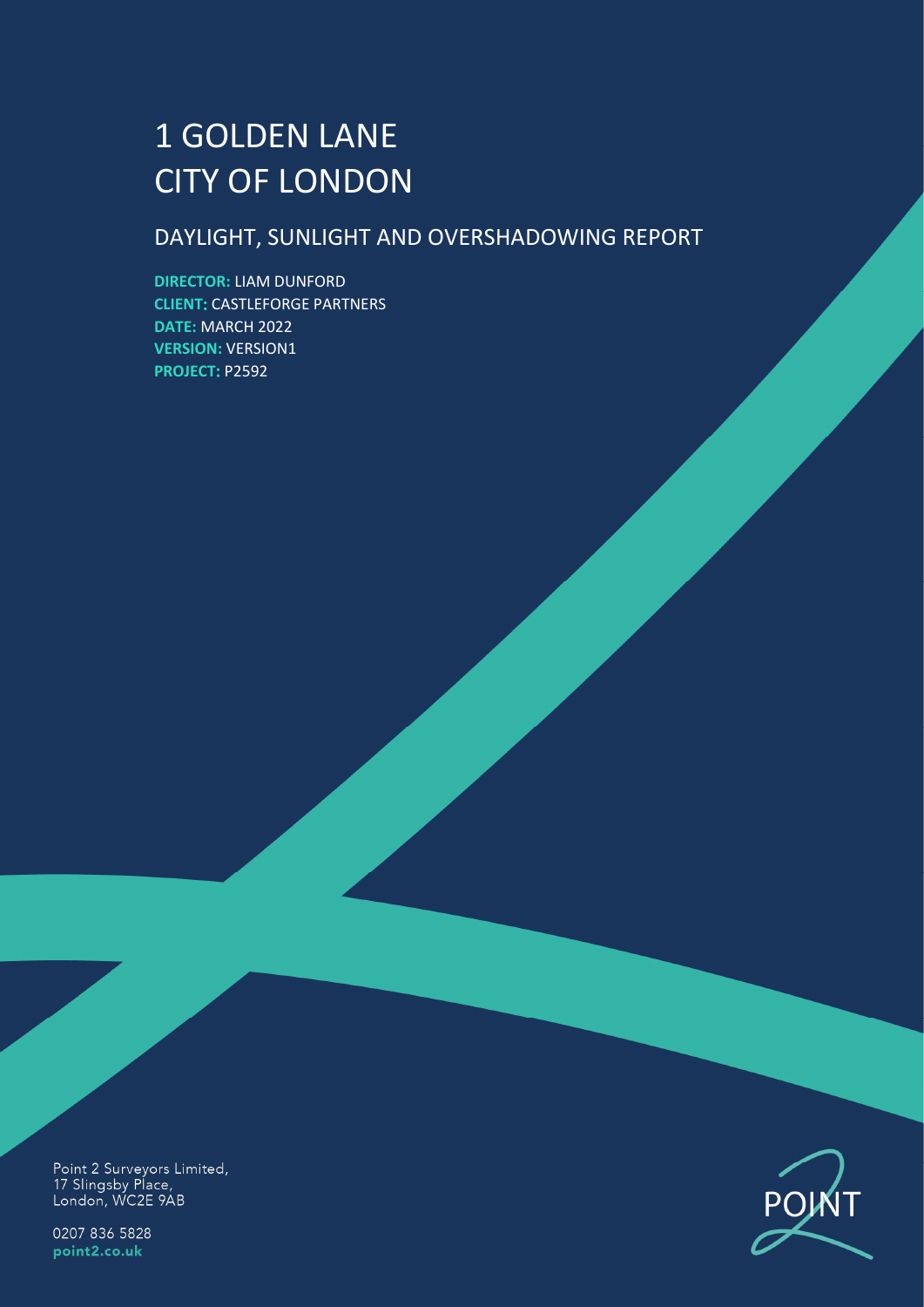# Contents

## Appendices

 $\overline{2}$ 

| <b>Appendix 1:</b> | <b>Drawings</b>                 |
|--------------------|---------------------------------|
| <b>Appendix 2:</b> | <b>Overshadowing Assessment</b> |
| <b>Appendix 3:</b> | The Denizen                     |
| <b>Appendix 4:</b> | <b>Technical Analysis</b>       |

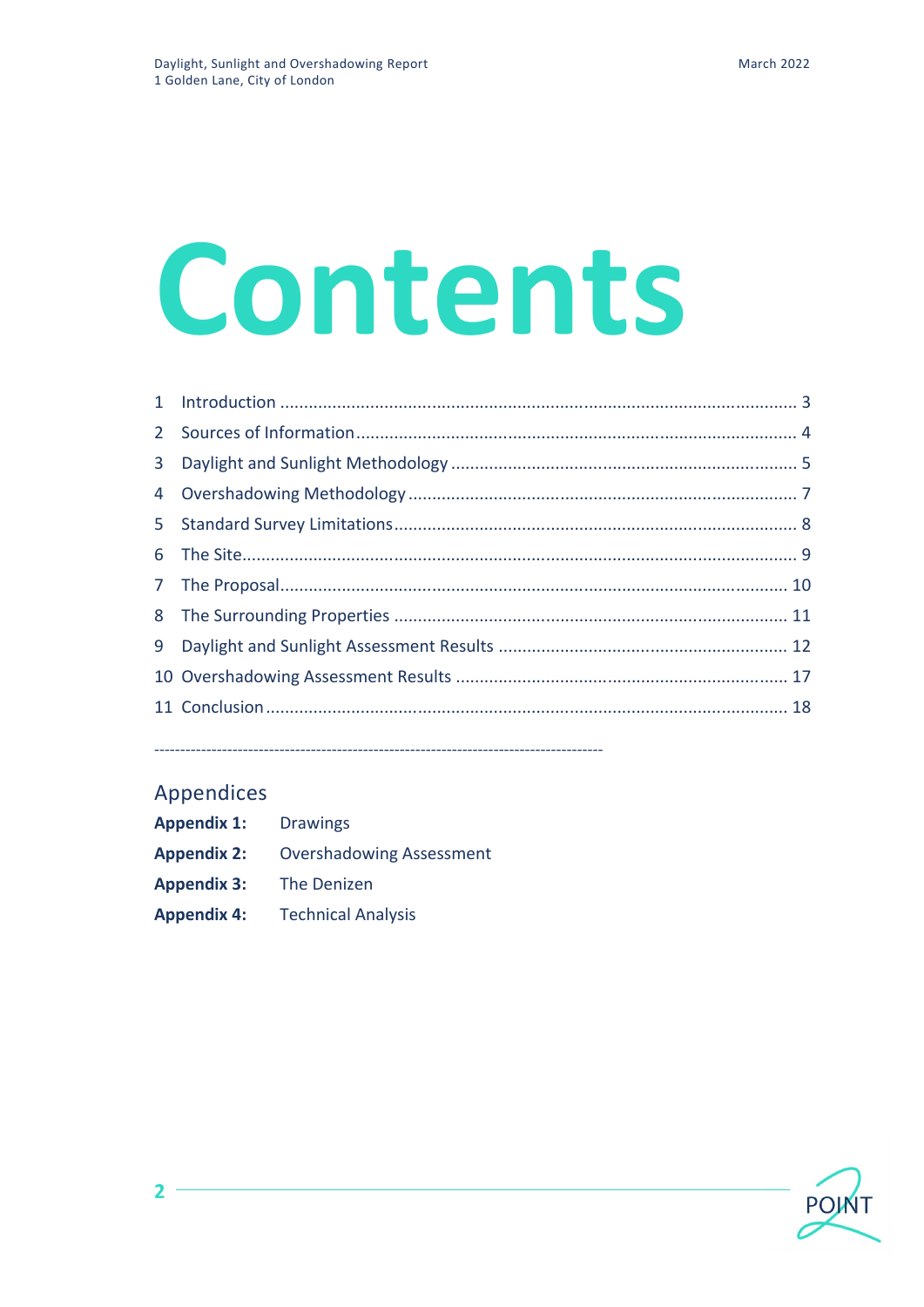## 1 Introduction

**3**

- 1.1 Point 2 Surveyors Ltd. have been instructed to assess to the daylight and sunlight implications as a result of the redevelopment of 1 Golden Lane ("the Site" / "the Proposed Development"), within the City of London.
- 1.2 The report relates to the Proposed Development and provides detailed technical support regarding the potential impact on the daylight and sunlight amenity of 7 neighbouring receptors containing residential accommodation.
- 1.3 The Proposed Development is an alteration and extension of the existing office building (Class Eg(i)) incorporating a local community/cultural space (Class Eg(i)/F2) at ground floor; to include additional floorspace through upward and infill extensions; altered and additional entrances; creation of office amenity terraces and plant enclosures; façade alterations including urban greening; new landscaping; and associated works.
- 1.4 The Local Planning Authority will be informed in this by the BRE document entitled Site Layout Planning for Daylight and Sunlight – A Guide to Good Practice 2011 (the BRE guidelines)<sup>1</sup>. The BRE guidelines are the principal guidance in this area. They set out the methodology for measuring light and recommend actions as to what are considered to be permitted or unobtrusive levels of change.
- 1.5 The BRE guidelines are not mandatory, though decision-takers may consider the suitability of a proposed scheme for a site using the BRE guidance. Consideration will be given to the urban context within which a scheme is located, and the daylight and sunlight will be one of several planning considerations which the local authority will weigh in the planning balance.



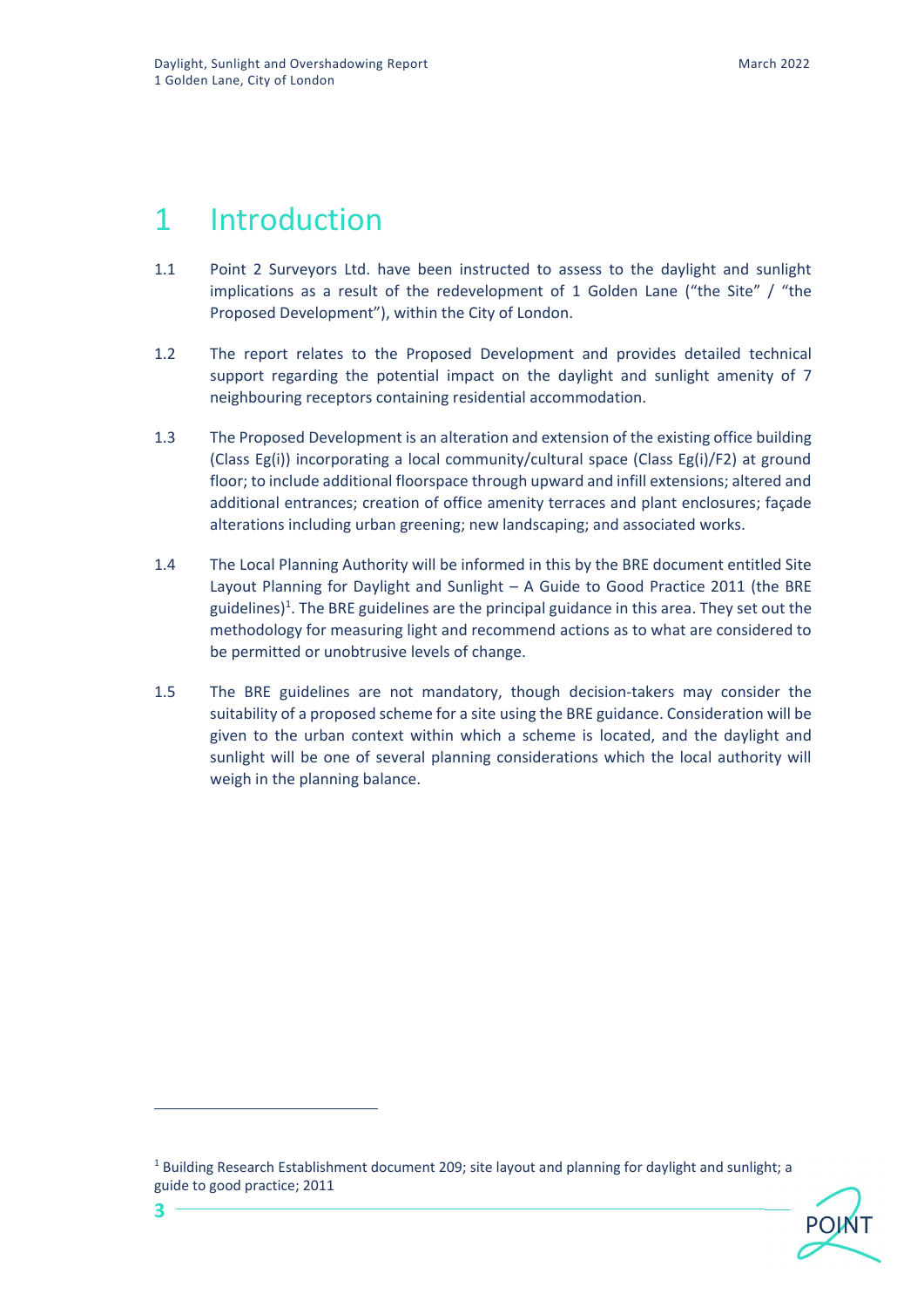## 2 Sources of Information

2.1 In the process of compiling this report, the following sources of information have been used:

**Point 2 Surveyors Ltd.**  3D Laser Scan Data Site Photography

## **ZMapping Ltd.**

Photogrammetry Model

## **Hawkins Brown**

Proposed Scheme Information (received 14/02/22) 220214\_1GLArchitecturalDesignFreeze-Amended\_3DModel\_Geo-Located.dwg



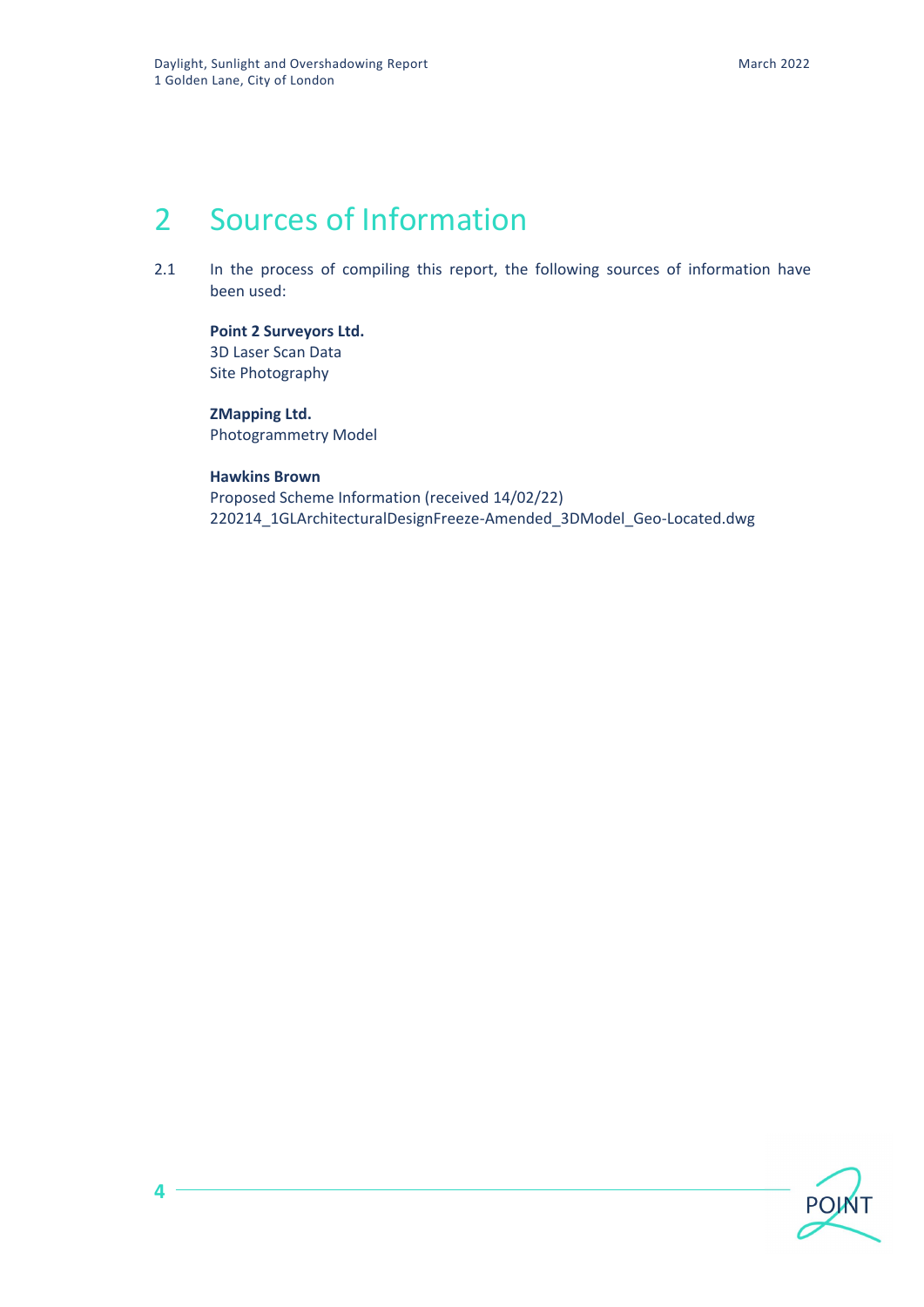## 3 Daylight and Sunlight Methodology

- 3.1 It is usual to assess daylight and sunlight using the guidelines set out in the 2011 Building Research Establishment (BRE) Report 'Site layout planning for daylight and sunlight - A guide to good practice' by Paul Littlefair. This document is most widely accepted by planning authorities as the means by which to judge the acceptability of a scheme with regard to the daylight and sunlight impacts.
- 3.2 In relation to the properties surrounding a site, usually the local planning authority will only be concerned with the impact to main habitable accommodation (i.e. living rooms, bedrooms and kitchens) within residential properties.
- 3.3 To determine whether a neighbouring existing building may be adversely affected, the initial test provided by the BRE guidance is to establish if any part of the proposal subtends an angle of more than 25˚ from the lowest window serving the existing building. If this is the case then there may be an adverse effect, and more detailed calculations are required to quantify the extent of any impact.
- 3.4 The BRE guidelines provide two principal measures of daylight for assessing the impact on properties neighbouring a site, namely Vertical Sky Component (VSC) and No-Sky Line (NSL). They also detail a third measure of daylight which is primarily used for assessing amenity within proposed accommodation, namely Average Daylight Factor (ADF).
- 3.5 In terms of sunlight, we examine the BRE Annual Probable Sunlight Hours (APSH); and in relation to sunlight amenity to gardens and amenity spaces, we apply the quantitative BRE overshadowing guidance.
- 3.6 These measures of daylight and sunlight are discussed in the following paragraphs.

### **Diffuse Daylight**

- 3.7 **Vertical Sky Component (VSC)** VSC is a measure of the direct skylight reaching a point from an overcast sky. It is the ratio of the illuminance at a point on a given vertical plane to the illuminance at a point on a horizontal plane due to an unobstructed sky.
- 3.8 For existing buildings, the BRE guideline is based on the loss of VSC at a point at the centre of a window, on the outer plane of the wall.
- 3.9 The BRE guidelines state that if the VSC at the centre of a window is less than 27%, and it is less than 0.8 times its former value (i.e. the proportional reduction is greater than 20%), then the reduction in skylight will be noticeable, and the existing building may be adversely affected.



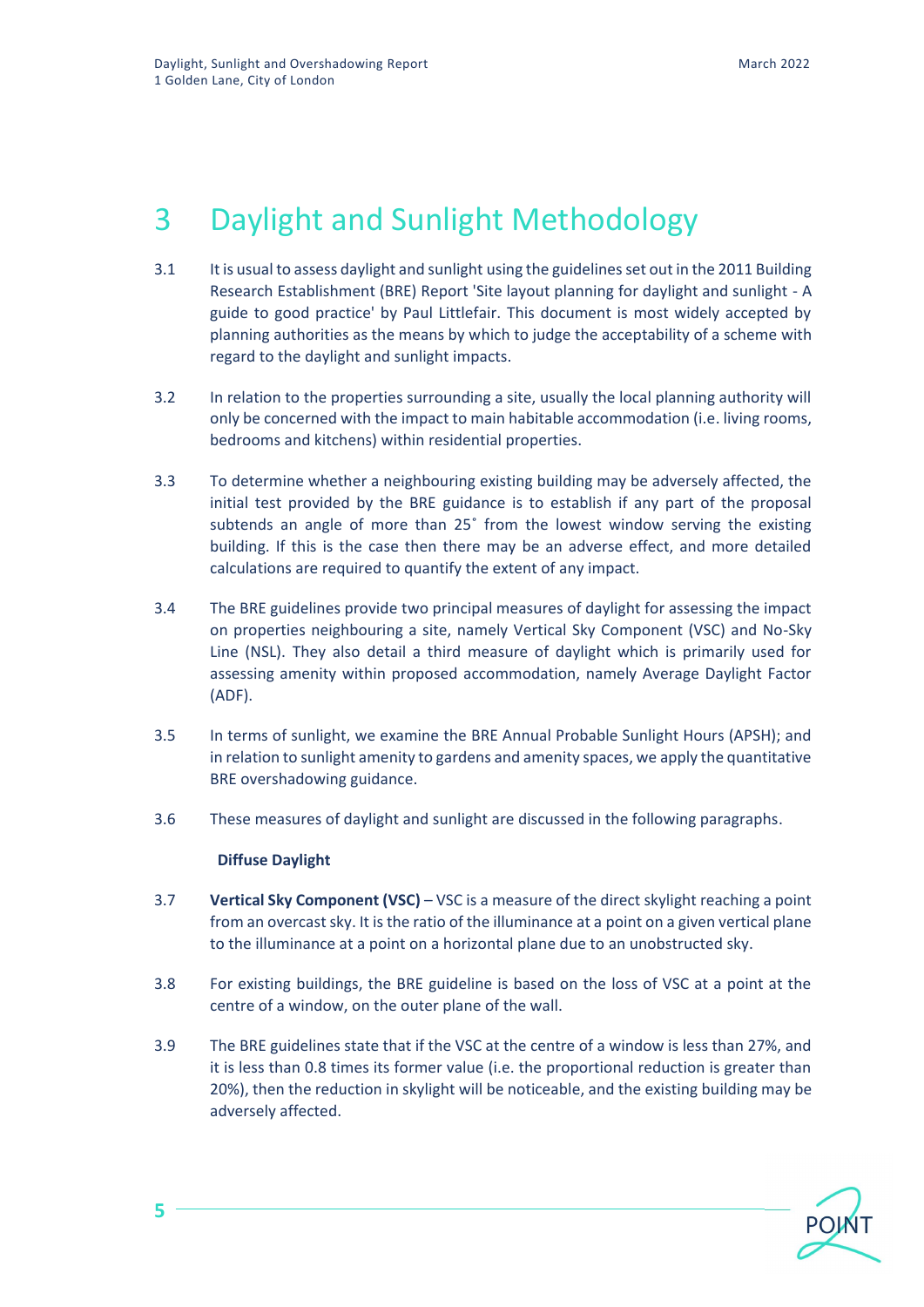- 3.10 **No-Sky Line (NSL)** NSL is a measure of the distribution of daylight within a room. It maps out the region within a room where light can penetrate directly from the sky, and therefore accounts for the size of and number of windows by simple geometry.
- 3.11 The BRE guidelines suggest that the area of the working plane within a room that can receive direct skylight should not be reduced to less than 0.8 times its former value (i.e. the proportional reduction in area should not be greater than 20%).
- 3.12 **Average Daylight Factor (ADF)** ADF is a measure of the overall amount of diffuse daylight within a room. It is the average of the daylight factors across the working plane within a room. This equates to the ratio of the average illuminance across the working plane, to the illuminance due to an unobstructed sky.
- 3.13 In addition to accounting for external obstructions, the ADF accounts for the number of windows and their size in relation to the size of the room, the window transmittance and the reflectance of the internal walls, floor, and ceiling.
- 3.14 The ADF is detailed in Appendix C of the BRE Report. This provides guidance for acceptable ADF values in the presence of supplementary electric lighting, depending on the room use. These are 1.0% for a bedroom, 1.5% for a living room and 2.0% for a kitchen.

### **Sunlight**

- 3.15 **Annual Probable Sunlight Hours (APSH)** In relation to sunlight, the BRE recommends that the APSH received at a given window in the proposed case should be at least 25% of the total available, including at least 5% in winter.
- 3.16 Where the proposed values fall short of these, and the absolute loss is greater than 4%, then the proposed values should not be less than 0.8 times their previous value in each period (i.e. the proportional reductions should not be greater than 20%).
- 3.17 The BRE guidelines state that '...all main living rooms of dwellings, and conservatories, should be checked if they have a window facing within 90 degrees of due south. Kitchens and bedrooms are less important, although care should be taken not to block out too much sun'.
- 3.18 The APSH figures are calculated for each window, and where a room is served by more than one window the contribution of each is accounted for in the overall figures for the room. The acceptability criteria are applied to overall room-based figures.



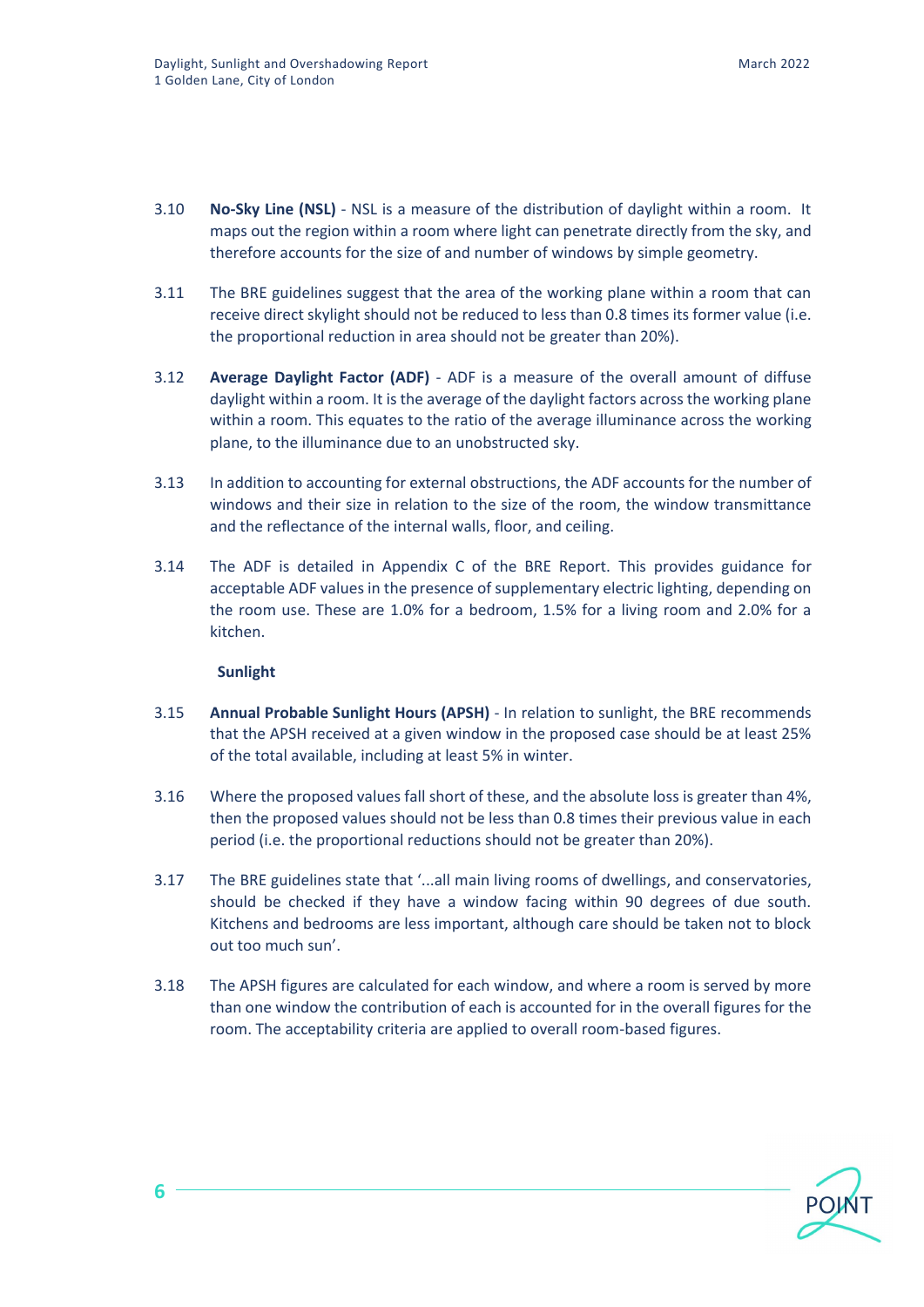## 4 Overshadowing Methodology

- 4.1 The BRE guidelines describe the method for assessment of the availability of sunlight within amenity spaces. If a space is used all year round, the equinox  $(21<sup>st</sup> March)$  is the best date for which to prepare shadow plots as it gives the average level of shadowing. However, if a particular space is used only at certain times of the year, it is instructive to plot shadows for those specific times.
- 4.2 The BRE guidelines criteria for amenity areas state that, 'It is recommended that for it to appear adequately sunlit throughout the year, at least half of a garden or amenity space should receive at least two hours of sunlight on 21<sup>st</sup> March.' If, as a result of new developments, an existing garden or amenity area does not meet the criteria, then the loss of sunlight is likely to be noticeable.

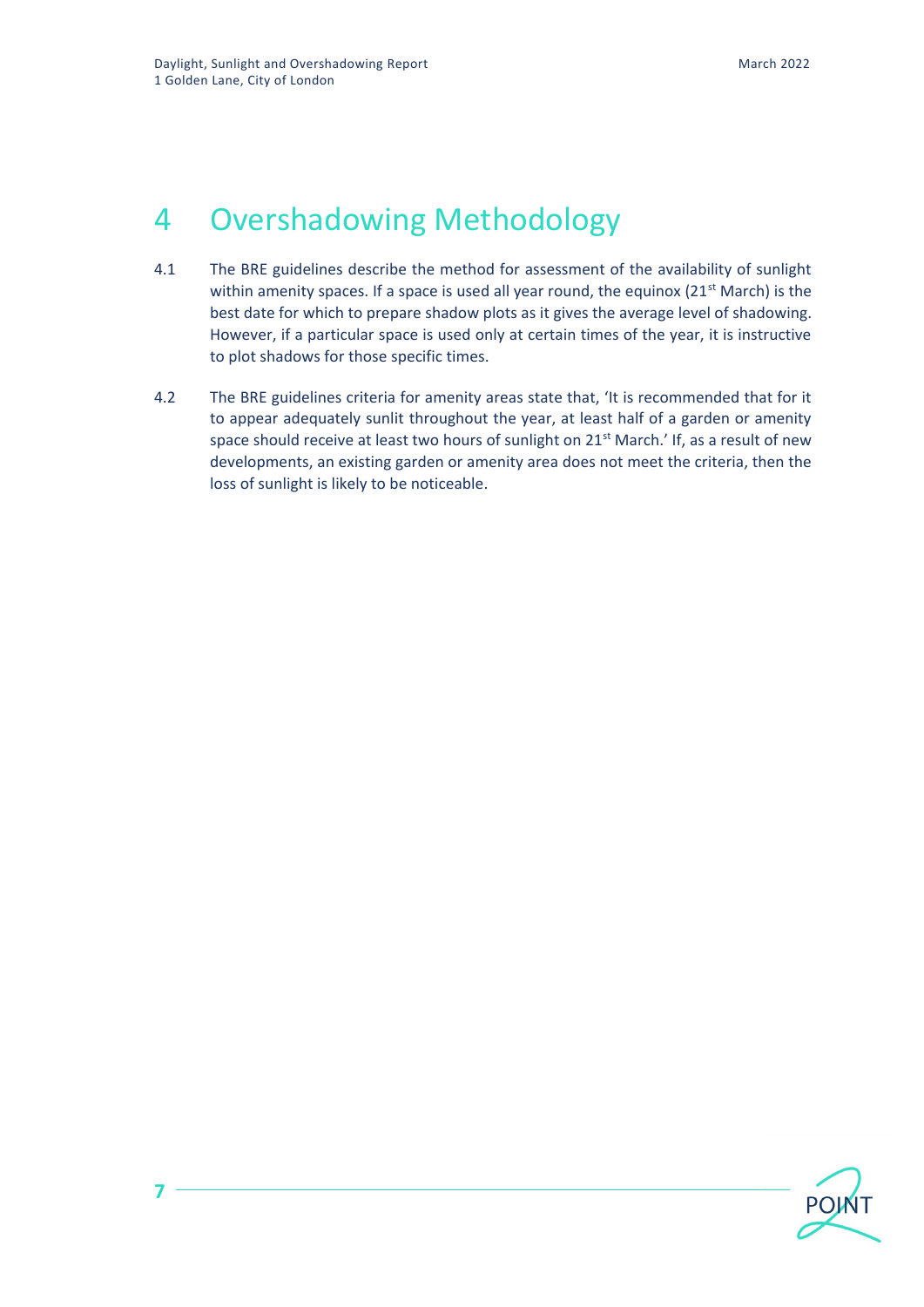## 5 Standard Survey Limitations

- 5.1 Our understanding of the existing massing, including the surrounding context was established from the sources of information detailed within Section 2.
- 5.2 In addition to our standard limitations the following limitations and assumptions also apply.
	- Best estimates were made in establishing building use (residential or commercial) and room uses; generally, these were made from external observations and recourse to planning records where available.
	- When floor plans of surrounding properties were not available, room depths have been assumed from external observations. Where no indicators of room depth were available a standard of 4m, 6m or 8m depths have been used.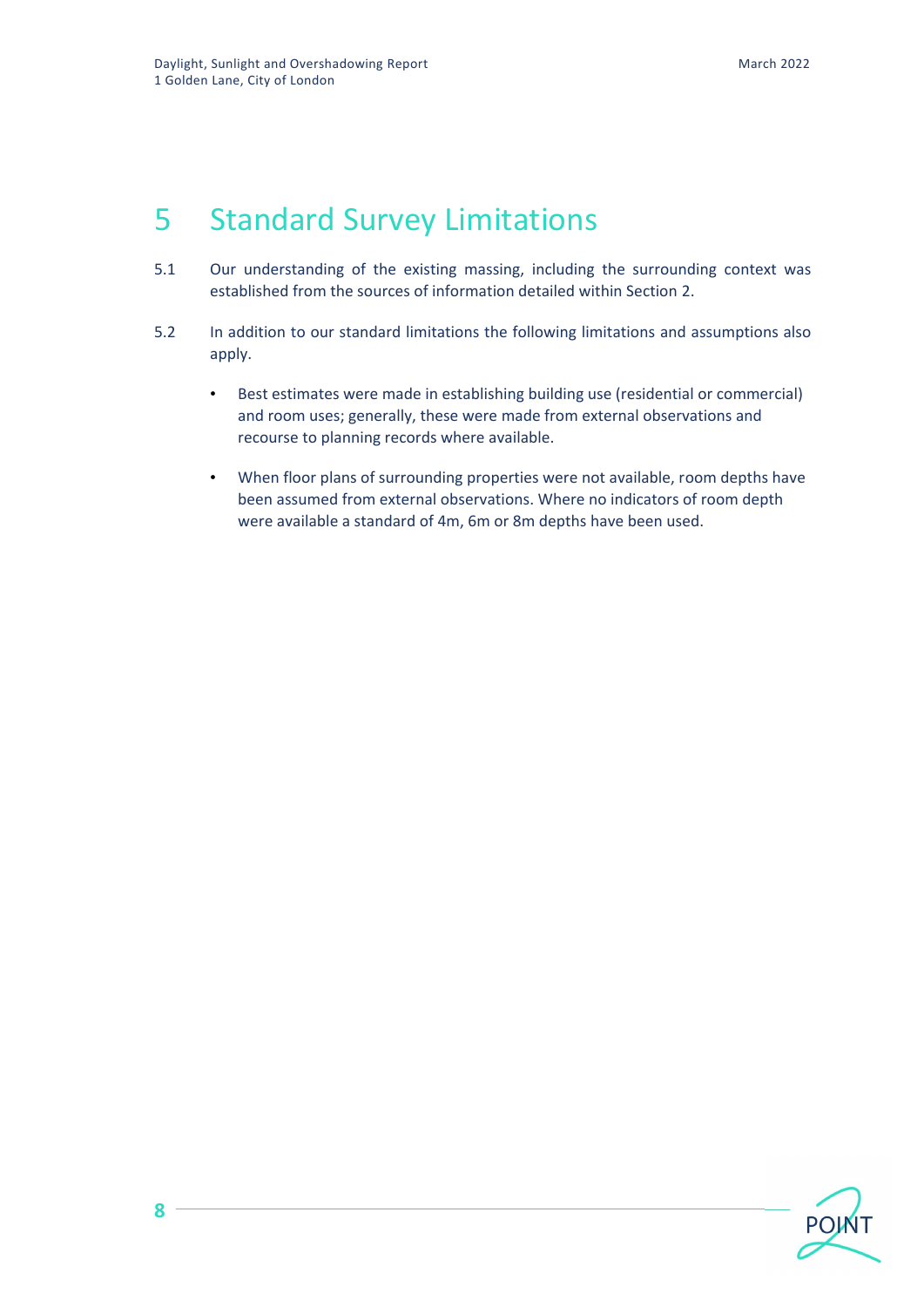## 6 The Site

**9**



6.1 The Site is located within the City of London.

*Drawing Number: P2592/86 – 3D View – Existing Building*

6.2 Our understanding of the Site location and existing building(s) that occupy the Site are illustrated in drawing numbers P2592/84-86, located within Appendix 1.

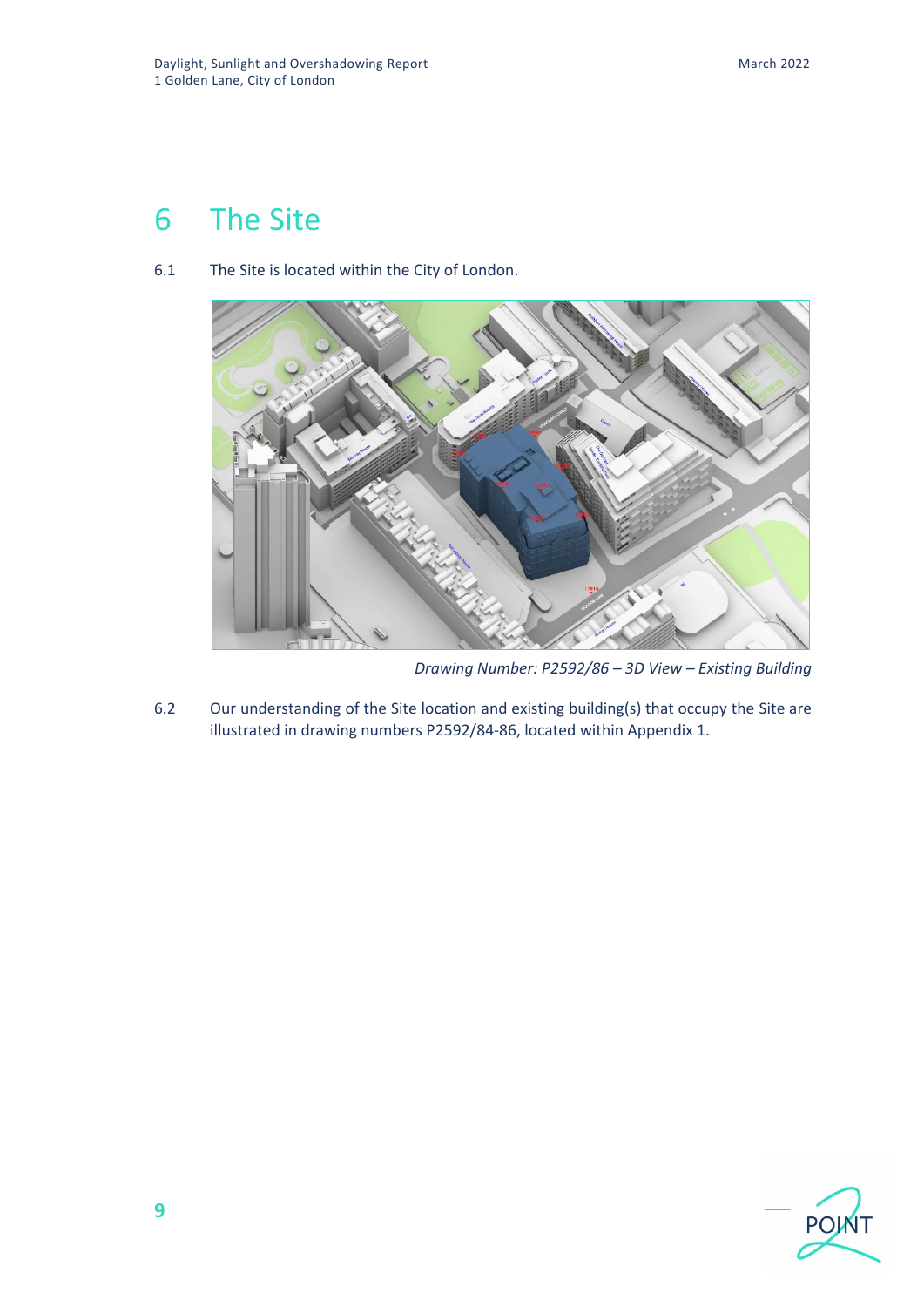## 7 The Proposal



*Drawing Number: P2592/89 – 3D View – Proposed Development*

7.1 Our understanding of the Proposed Development is illustrated in drawing numbers P2592/87-89, located within Appendix 1.

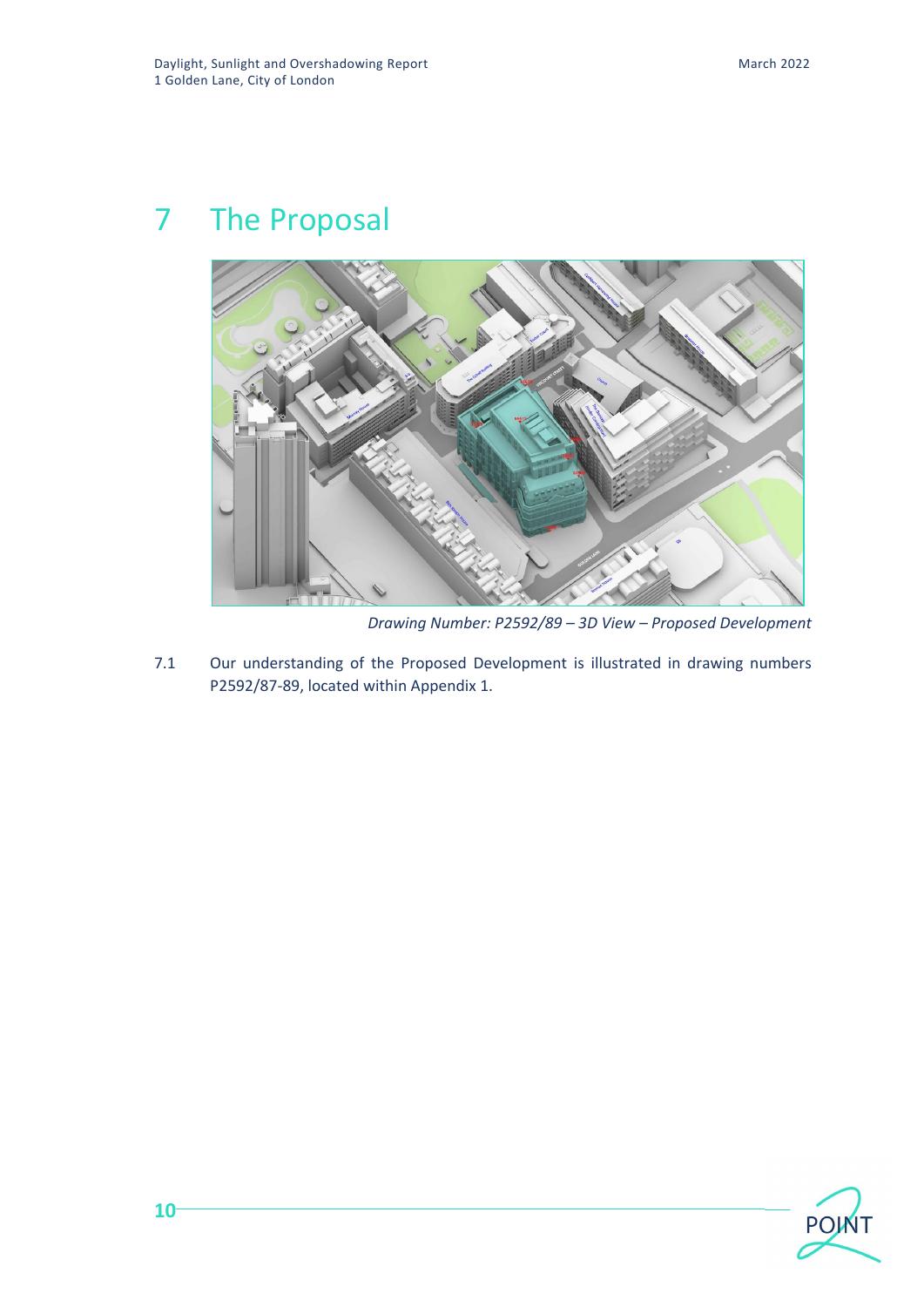## 8 The Surrounding Properties

- 8.1 The local council tax registry (VOA) identifies that the following properties contain residential accommodation. Due to their proximity to the Site, the impact the Proposed Development has upon the daylight and sunlight amenity of their habitable rooms (bedrooms, living rooms and kitchens) has been assessed:
	- 1. Tudor Rose Court
	- 2. The Cobalt Building
	- 3. Ben Jonson House
	- 4. Breton House
- 5. The Denizen *(Recently Constructed)*
- 6. Cuthbert Harrowing House
- 7. Bowater House
- 8.2 The location of these properties can be seen in the drawings within Appendix 1 and on the extract below:



*Identification Drawing ("the Plan")*

8.3 Detailed results for each window and associated room assessed within all properties can be found in Appendix 3 and are summarised in Section 9.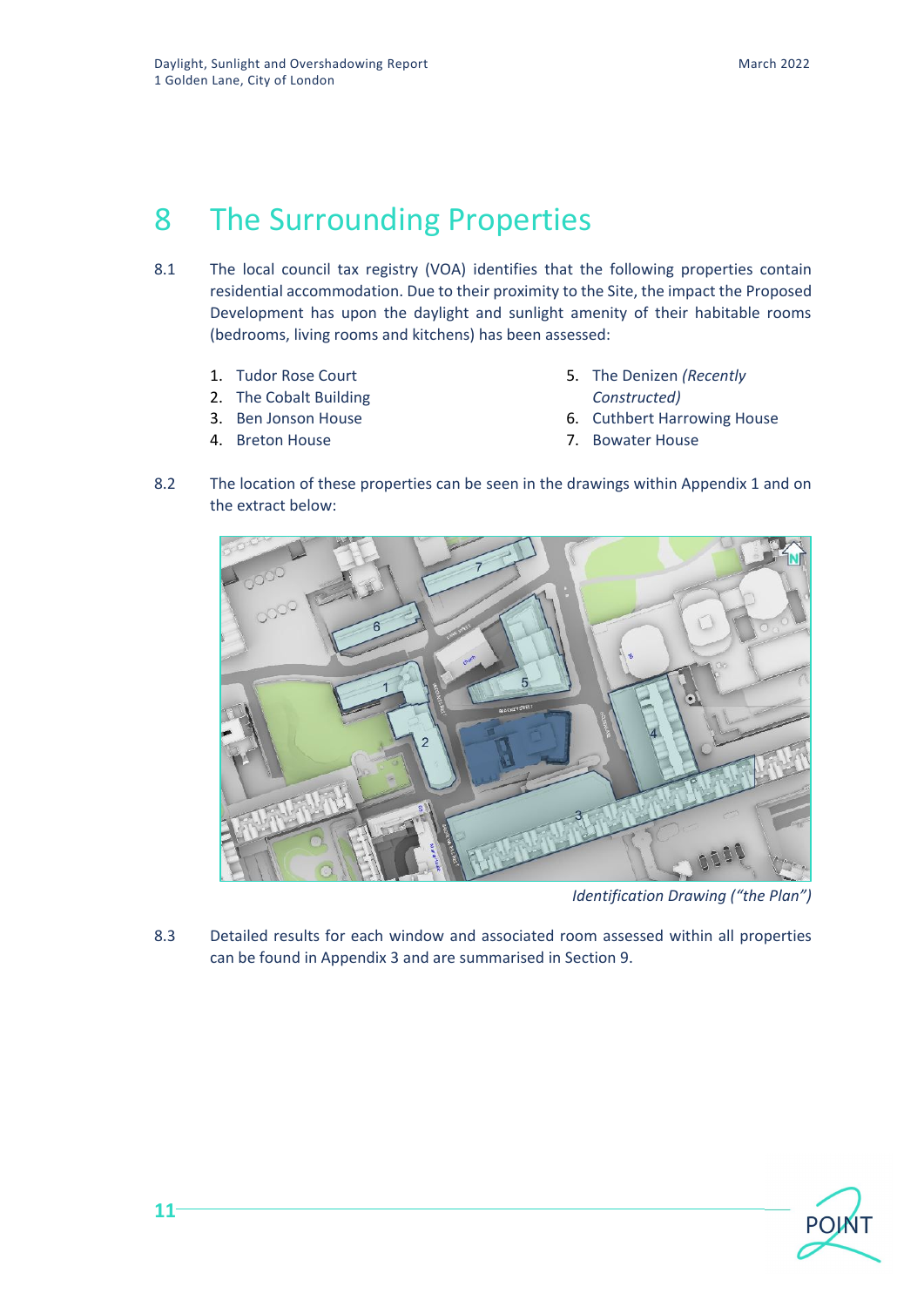## 9 Daylight and Sunlight Assessment Results

- 9.1 A total of 776 windows, serving 556 Site facing habitable rooms have been assessed across 7 properties containing an element of residential accommodation.
- 9.2 Out of 7 properties eligible for daylight and sunlight assessment, the following **6** will experience **fully BRE compliant** alterations in relation to **VSC**, **NSL** and **APSH:**
	- Tudor Rose Court
	- The Cobalt Building
	- Ben Jonson House, Barbican
	- Breton House
	- Cuthbert Harrowing House, Golden Lane Estate *(discussed at 9.11 to 9.13)*
	- Bowater House *(discussed at 9.14 to 9.16)*
- 9.3 The following paragraphs will discuss in detail the daylight and sunlight reductions to The Denizen in addition to the individual nuances regarding Cuthbert Harrowing House and Bowater House:

#### **The Denizen** *(Recently Constructed)*

9.4 Labelled '5' on the Plan, the property is located to the north of the Site and is a recently completed residential development. We are in receipt of the internal arrangement for the property. This has been reflected in our three-dimensional analysis model. Across 10-storeys from ground floor to 9<sup>th</sup> floor, there are a total of 145 windows serving 61 Site facing habitable rooms. It should be noted that there are a number of windows serving non-habitable spaces such as corridors that have been discounted from the analysis.

#### *Daylight*

- 9.5 The results show that 89 windows will experience fully BRE compliant alterations in VSC. Of the remaining 56 windows, 14 will derogate from BRE guidance to a borderline extent (between 20% and 29%). Therefore, the remaining 42 windows will experience moderate proportional reductions in VSC as a result of the Proposed Development.
- 9.6 At the lower storeys (first to fourth floors), there are very low existing daylight levels (as low as 4%) that disproportionately accentuate the actual reductions of between 1% and 4%. At the upper levels, the daylight levels of the windows experiencing moderate proportional reductions are abnormally low despite their unobstructed view over the existing building. This is due to internal balconies and the building form that restrict the existing daylight and thus, the daylight after the Proposed Development.

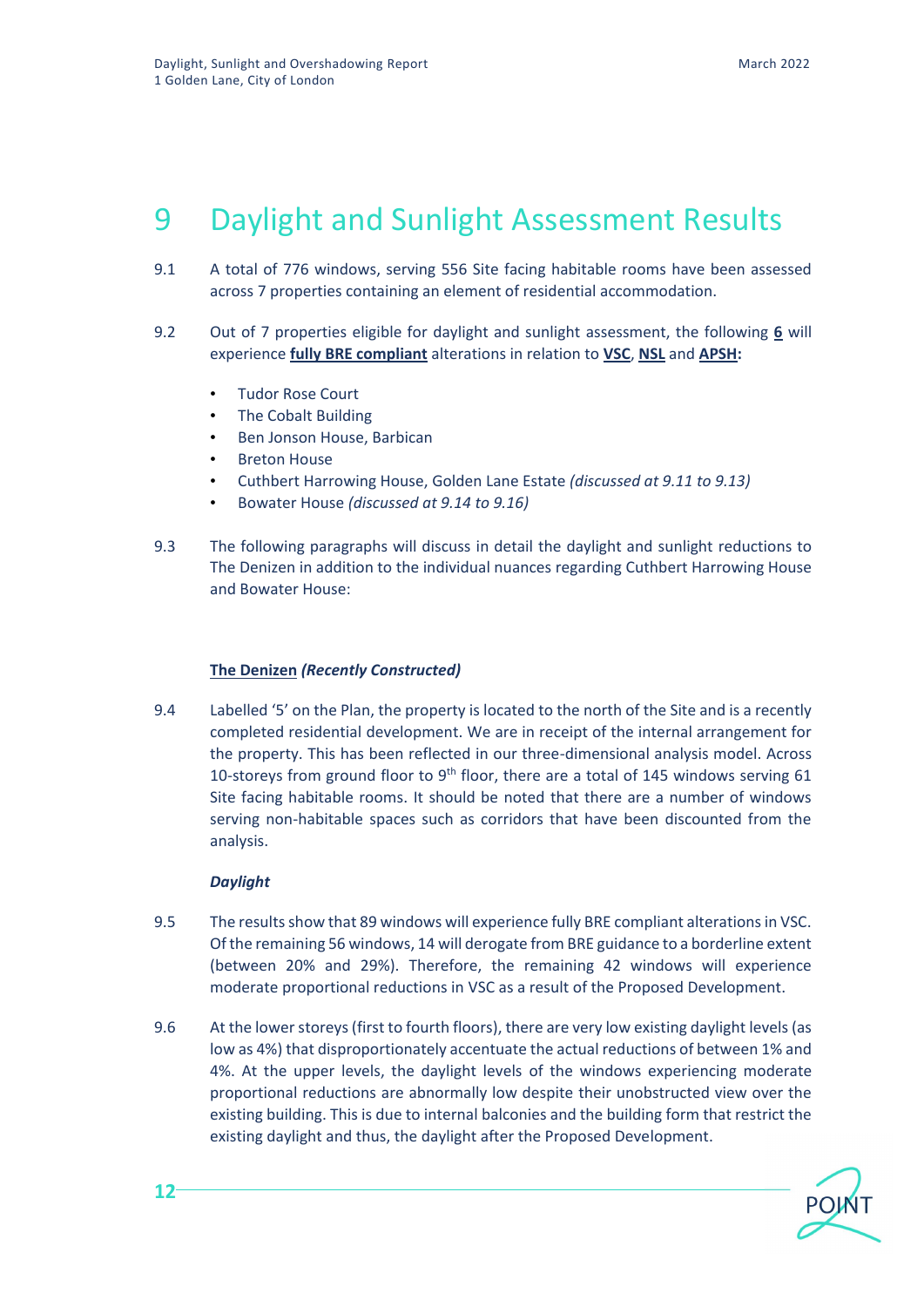- 9.7 In relation to daylight distribution, as measured by NSL, 36 rooms will experience fully BRE compliant alterations in NSL. Of the remaining 26 rooms, 6 will derogate from BRE guidance to a borderline extent (between 20% and 29%) whilst the remaining 20 will experience moderate adverse reductions due to the relatively small windows and constrained existing baseline between the property and the Site.
- 9.8 A detailed breakdown on a room-by-room basis is contained within Appendix 3. Where rooms experience fully BRE compliant alterations in VSC and NSL, this is stated. Where rooms derogate from BRE guidance in relation to VSC and/or NSL, we have provided additional justification as to why they should be deemed acceptable in the proposed situation. These conclusions include;
	- The reductions in VSC and/or NSL are considered very borderline;
	- The retained VSC levels are in the mid to late teens;
	- Dual aspect rooms served by multiple windows that mitigate light from other directions retain good daylight distribution within the room (NSL);
	- Site-facing windows with very low existing VSC values are disproportionately accentuating the reduction and the actual change is unlikely to be noticeable;
	- Several windows/rooms are obscured by the side return of The Denizen's building form and architecture; and
	- Several windows/rooms previously had a view over the existing building, thus any uplift in massing results in a proportional reduction.
- 9.9 In addition to the above, the conclusions drawn from the BRE analysis are further supported by a supplementary Radiance Report that can be read as a stand-alone document.
- 9.10 It should also be noted that The Denizen is very close to the Proposed Development and, as such, daylight amenity to the property is hindered in the existing situation, let alone after the development. The photograph below identifies the former Bernard Morgan House.



*Extract 01 & 02: The Former Bernard Morgan House (left) The Denizen (right)*

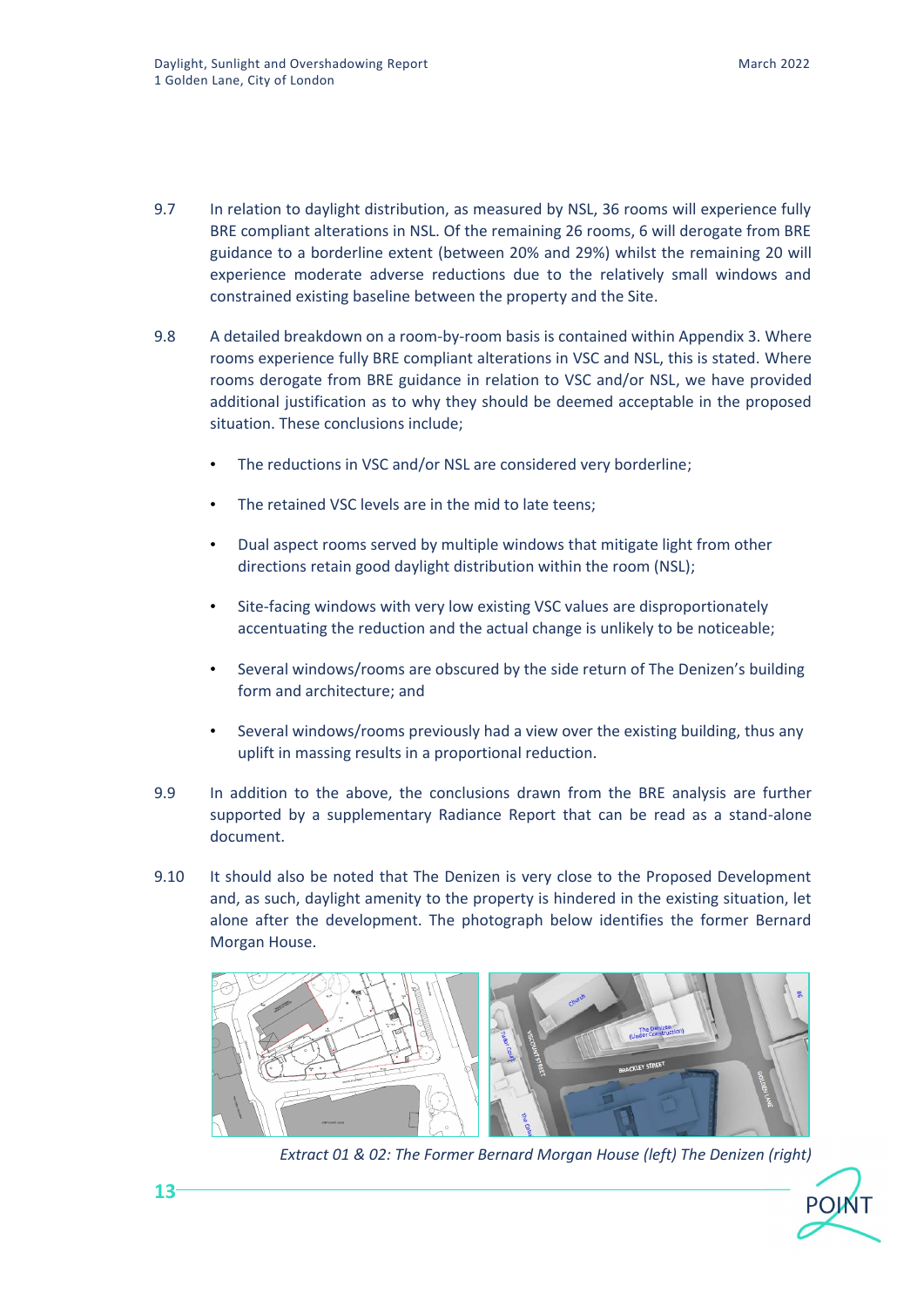#### 9.11 The BRE<sup>2</sup> states at paragraph 2.3.1 when discussing adjoining development land that,

*"a well designed building will stand a reasonable distance back from the boundaries so as to enable future nearby developments to enjoy similar access to daylight. By doing so it will also keep its own natural light when the adjoining land is developed'.*

9.12 A comparable can be drawn here in that the development of The Denizen involved building windows on the boundary thereby restricting access to daylight should 1 Golden Lane be redeveloped to similar propositions. This is evidenced from the low levels of daylight to many of the windows serving The Denizen in the existing situation. Indeed, the urban grain in this location is typified by many buildings having windows on the boundary. Therefore, it is reasonable to assume that there is a lower expectation of daylight than a more suburban setting. As such, we consider it appropriate that a more flexible interpretation of the BRE guidance is deployed with connection to this property and we believe it could be considered a *'special circumstance'* as set out in paragraph 1.6 of the BRE:

*"In special circumstances the developer or planning authority may wish to use different target values. For example in a historic city centre, or in an area with modern high rise buildings, a higher degree of obstruction may be unavoidable if new developments are to match the height and proportions of existing buildings".*

### *Sunlight*

9.13 In relation to sunlight, the property is assumed to contain 62 rooms with windows orientated within 90 degrees due south. Of these 62 rooms, 43 will experience fully BRE compliant alterations in APSH. Whilst the remaining 16 rooms will derogate from default BRE compliance to varying extents (between 17.6% and 43.3%), given the constrained baseline and proximity to the Proposed Development, the retained APSH levels of between 20% and 43% (with isolated incidences in bands below) should be considered acceptable.

### *Overall*

9.14 In summary the proposed retained levels of daylight and sunlight are what should be reasonably expected within a dense urban area where windows are located immediately upon the boundary and, in the case of the Denizen, the new footprint was stepped significantly forward from the previous building line. Hence it is appropriate to consider alternative target values as set out and discussed within the BRE guidelines.

<sup>2</sup> BRE Guidelines Site Layout Planning For Daylight And Sunlight A Guide to Good Practice.

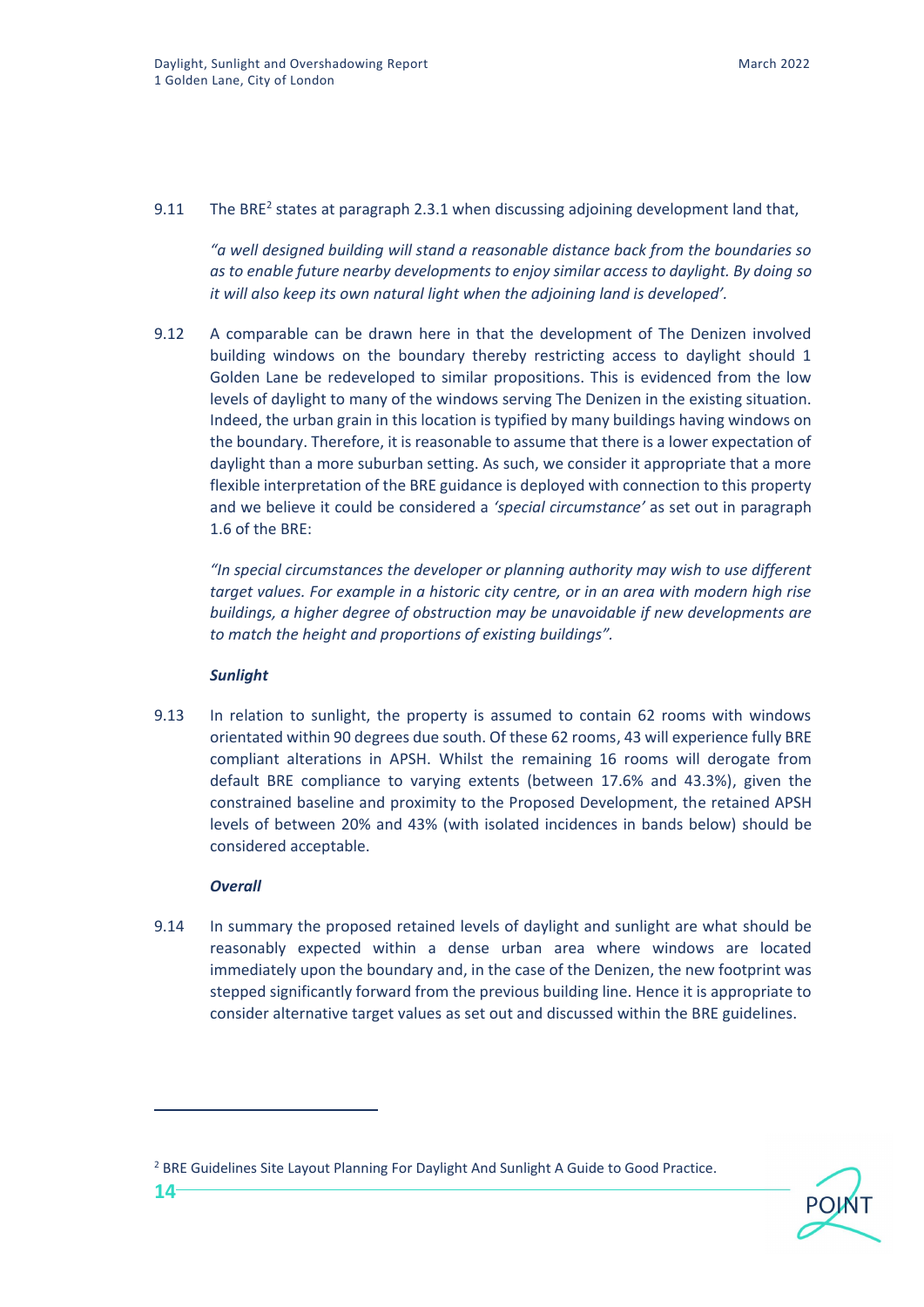#### **Cuthbert Harrowing House, Golden Lane Estate**

9.15 Labelled '6' on the Plan, this residential property is located to the north-west of the Site. The building is a reasonable distance from the Site and, as such, was not included in our initial scoping. However, in response to discussions at the public consultation event a VSC analysis has been undertaken in accordance with BRE guidance. We are unable to comment upon the NSL and/or ADF within the property since we are not in receipt of the internal arrangement. On this basis, room dimensions have been assumed from external observation, site photography and three-dimensional laser scan data. Across 5-storeys from lower ground floor to  $3<sup>rd</sup>$  floor, there is a total of 76 windows serving 49 assumed Site facing habitable rooms.

#### *Daylight*

9.16 There are 6 assumed rooms across the  $2<sup>nd</sup>$  floor that are served by 3 windows each, of which 1 is obstructed by the balcony and therefore receives no material skyline. The other 2 windows, however, provide almost all the rooms' daylight. In accordance with BRE guidance on page 7 at paragraph 2.2.6 it is stated that, "*if a room has two or more windows of equal size, the mean of their VSCs may be taken*". In this instance, the 3 windows average proportional VSC reductions of between 8.9% and 18.3% and the overall daylight impact is considered acceptable and fully compliant with the BRE guidelines.

#### *Sunlight*

9.17 In relation to sunlight, the property is assumed to contain 49 rooms with windows orientated just within 90 degrees due south, all of which will experience fully BRE compliant alterations in APSH and the sunlight impact is considered acceptable.

#### **Bowater House**

9.18 Labelled '7' on the Plan, this residential property is located to the north-west of the Site. Like Cuthbert Harrowing House, the building is a reasonable distance from the Site and, as such, was not included in our initial scoping. However, in response to discussions at the public consultation event a VSC analysis has been undertaken in accordance with BRE guidance. We are unable to comment upon the NSL and/or ADF within the property since we are not in receipt of the internal arrangement. On this basis, room dimensions have been assumed from external observation, site photography and three-dimensional laser scan data. Across 7-storeys from lower ground floor to 5<sup>th</sup> floor, there is a total of 116 windows serving 76 assumed Site facing habitable rooms.

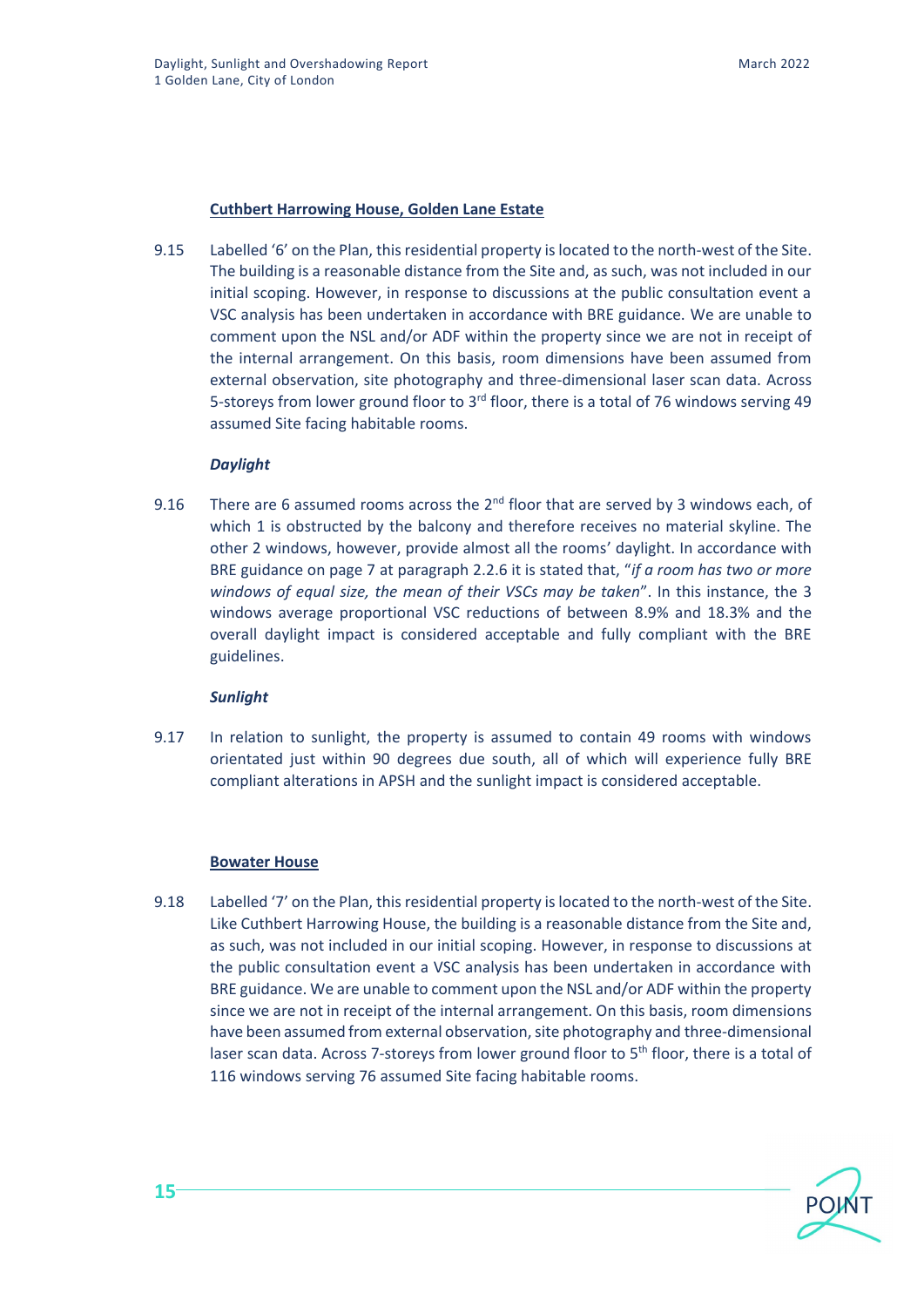#### *Daylight*

9.19 The situation is the same as Cuthbert Harrowing House; there are 7 assumed rooms across the  $4<sup>th</sup>$  floor that are served by 3 windows each, of which 1 is obstructed by the balcony and therefore receives no material skyline. The other 2 windows, however, provide almost all the rooms' daylight. In accordance with BRE guidance on page 7 at paragraph 2.2.6 it is stated that, "*if a room has two or more windows of equal size, the mean of their VSCs may be taken*". In this instance, the 3 windows average proportional VSC reductions of between 11% and 17.8% and the overall daylight impact is considered acceptable and fully compliant with the BRE guidelines.

#### *Sunlight*

9.20 In relation to sunlight, the property is assumed to contain 76 rooms with windows orientated just within 90 degrees due south. All of which will experience fully BRE compliant alterations in Annual Probable Sunlight House (APSH) and the sunlight impact is considered acceptable.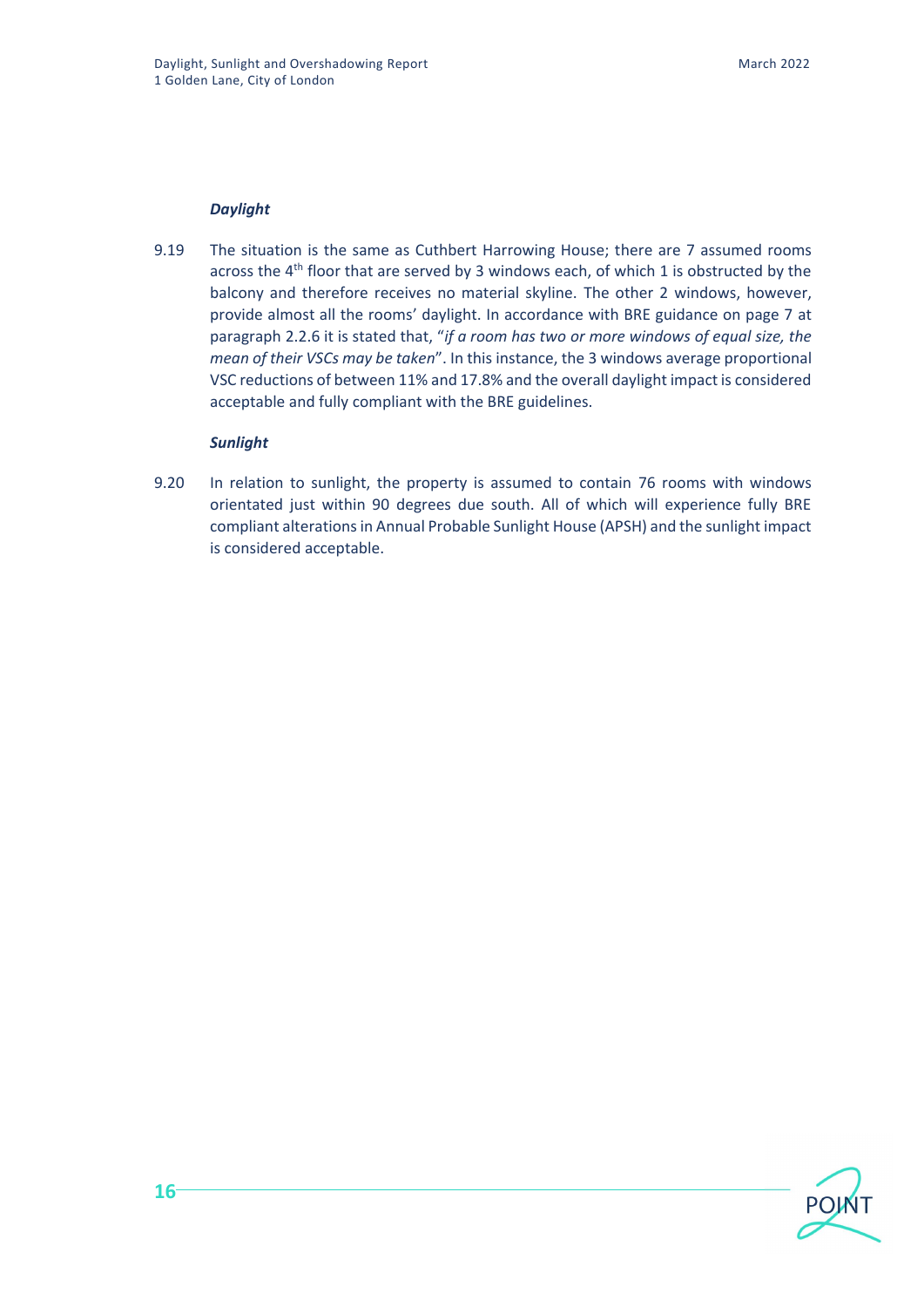## 10 Overshadowing Assessment Results

10.1 A total of 10 external amenity areas surrounding the Site have been assessed for overshadowing before and after the Proposed Development. The results can be seen illustrated in drawing P2592/SHA/01, contained within Appendix 1, an extract of which can be seen below (Extract 03). The drawing outlines in green the area of amenity space that has been assessed. The areas shaded in yellow represent the areas that receive at least 2 hours or more of direct sunlight on  $21<sup>st</sup>$  March (Spring Equinox); the areas in grey receive less than 2 hours.



*Extract 03: BRE 2hr Overshadowing Assessment of Amenity Areas – Proposed Scenario*

10.2 It is assessed that the Proposed Development will not reduce the direct sunlight experienced in 6 of the surrounding areas scoped into the assessment. The remaining 4 areas will experience some reduction; however, these are to a borderline extent and within the parameters of a 20% reduction as stated by the BRE guidelines. As a result, our overshadowing assessment demonstrates that all amenity areas will experience a fully BRE compliant alteration in the level of direct sunlight received after Development.